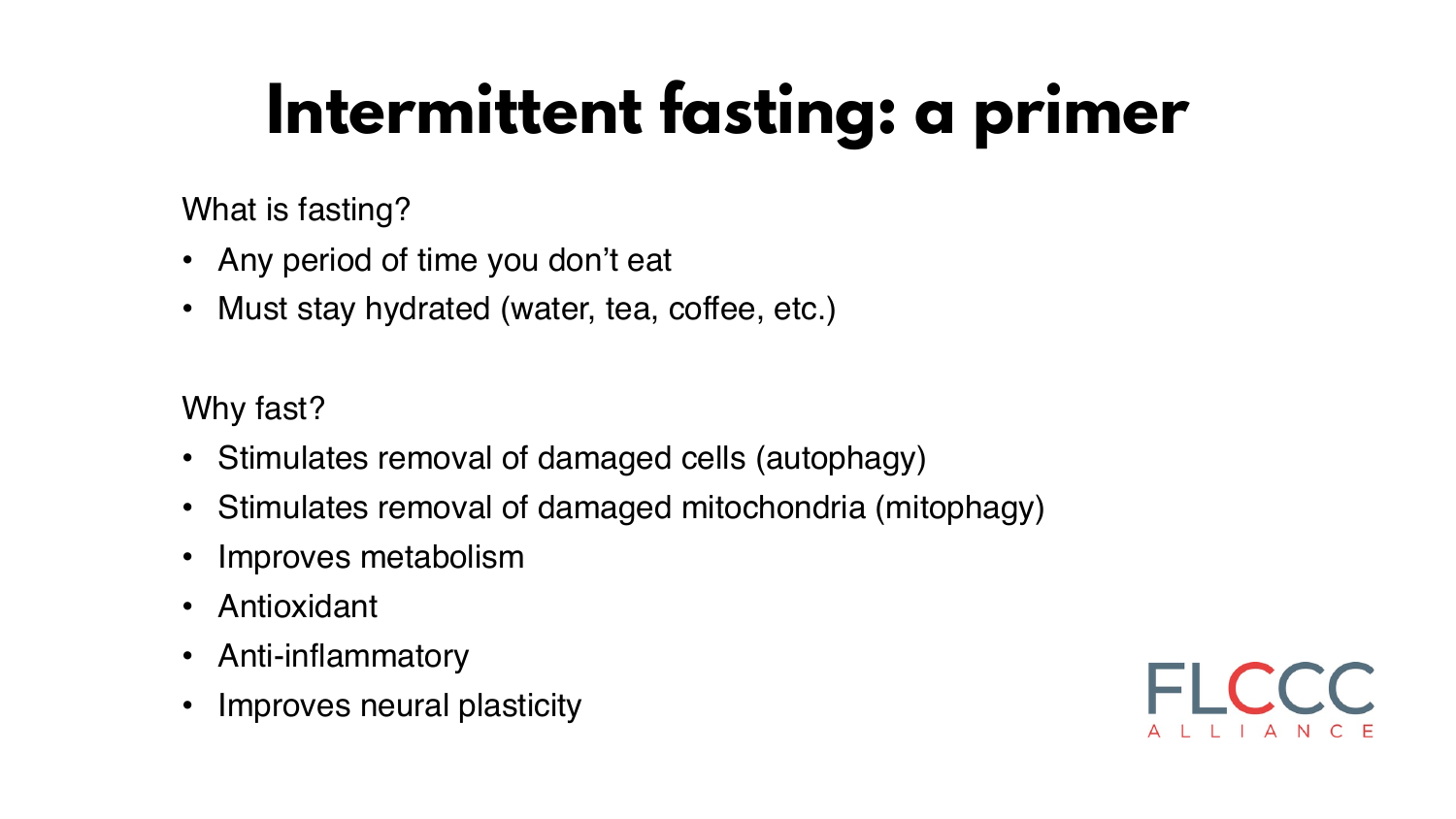# Talk to your doctor before fasting

- Women who are pregnant or trying to get pregnant
- Children under age 18
- People with diabetes or on medications that lower blood sugar
- People with serious underlying disease
- People with history of eating disorders
- People who are underweight or malnourished

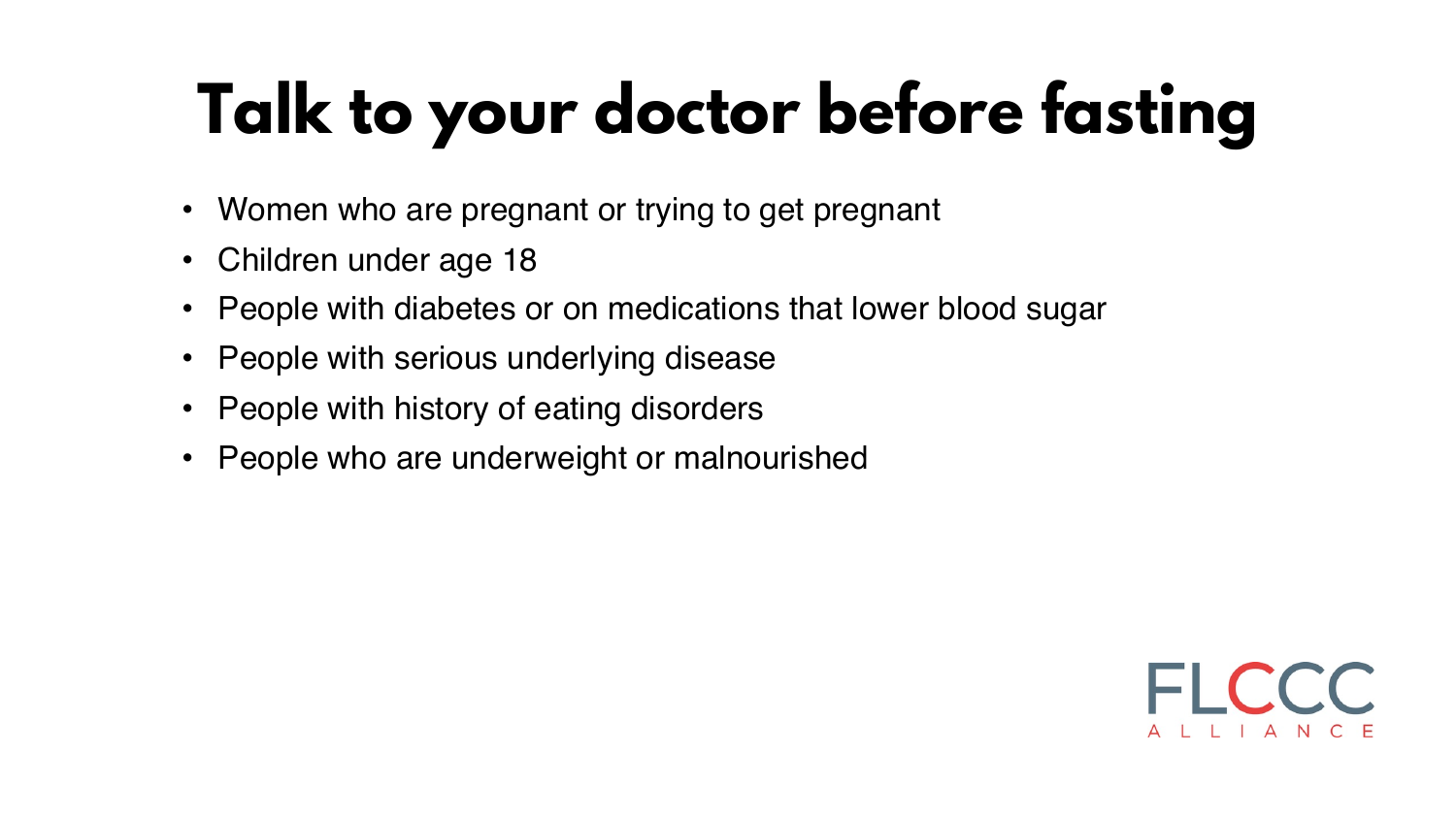### How to fast

Start small and build into it – longer fasting period for more days

The goal is to make this a lifelong habit

No need to use ketosis strips – benefits go beyond ketosis

Break fast with healthy, unprocessed, whole foods

Different ways to go about it:

- 16:8 time restricted (16 hour fast; 8 hour eating window)
- 5:2 calorie restricted (eat normally for 5 days, low calories for 2 days)

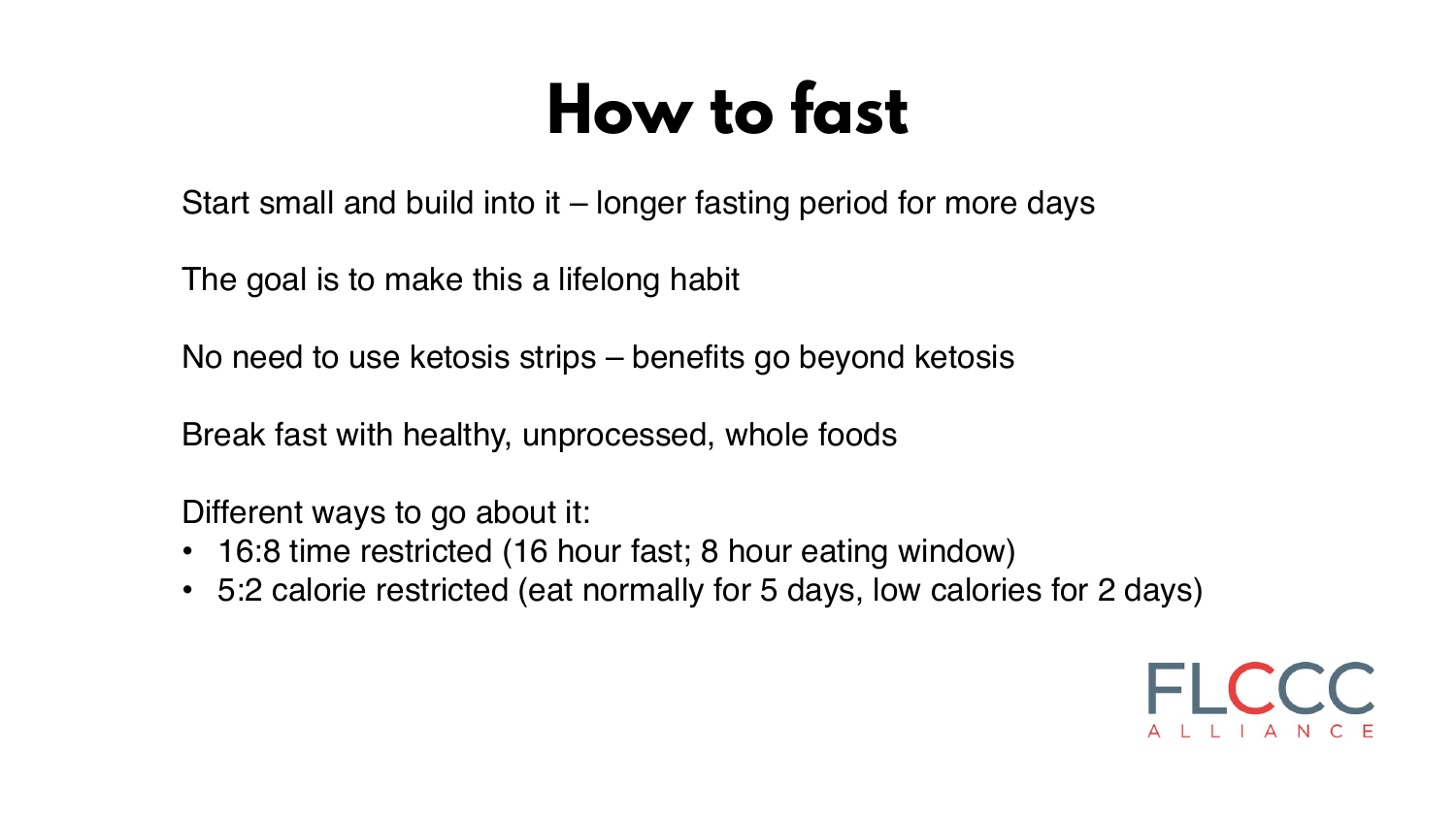### 16:8 – time restricted

**5 days a week**

|      | Fasting        |                  | <b>Eating</b> |      | Fasting        |      |
|------|----------------|------------------|---------------|------|----------------|------|
| 8 am |                | 10 <sub>am</sub> |               | 8 pm |                | 7 am |
|      | <b>Fasting</b> |                  | <b>Eating</b> |      | <b>Fasting</b> |      |
| 8 am |                | Noon             |               | 8 pm |                | 7 am |
|      | Fasting        |                  | <b>Eating</b> |      | Fasting        |      |
| 8 am |                | Noon             |               | 6 pm |                | 7 am |
|      | <b>Fasting</b> |                  | <b>Eating</b> |      | <b>Fasting</b> |      |
| 8 am |                | Noon             |               | 6 pm |                | 7 am |



**5 days a week**



**5 days a week**

**7 days a week**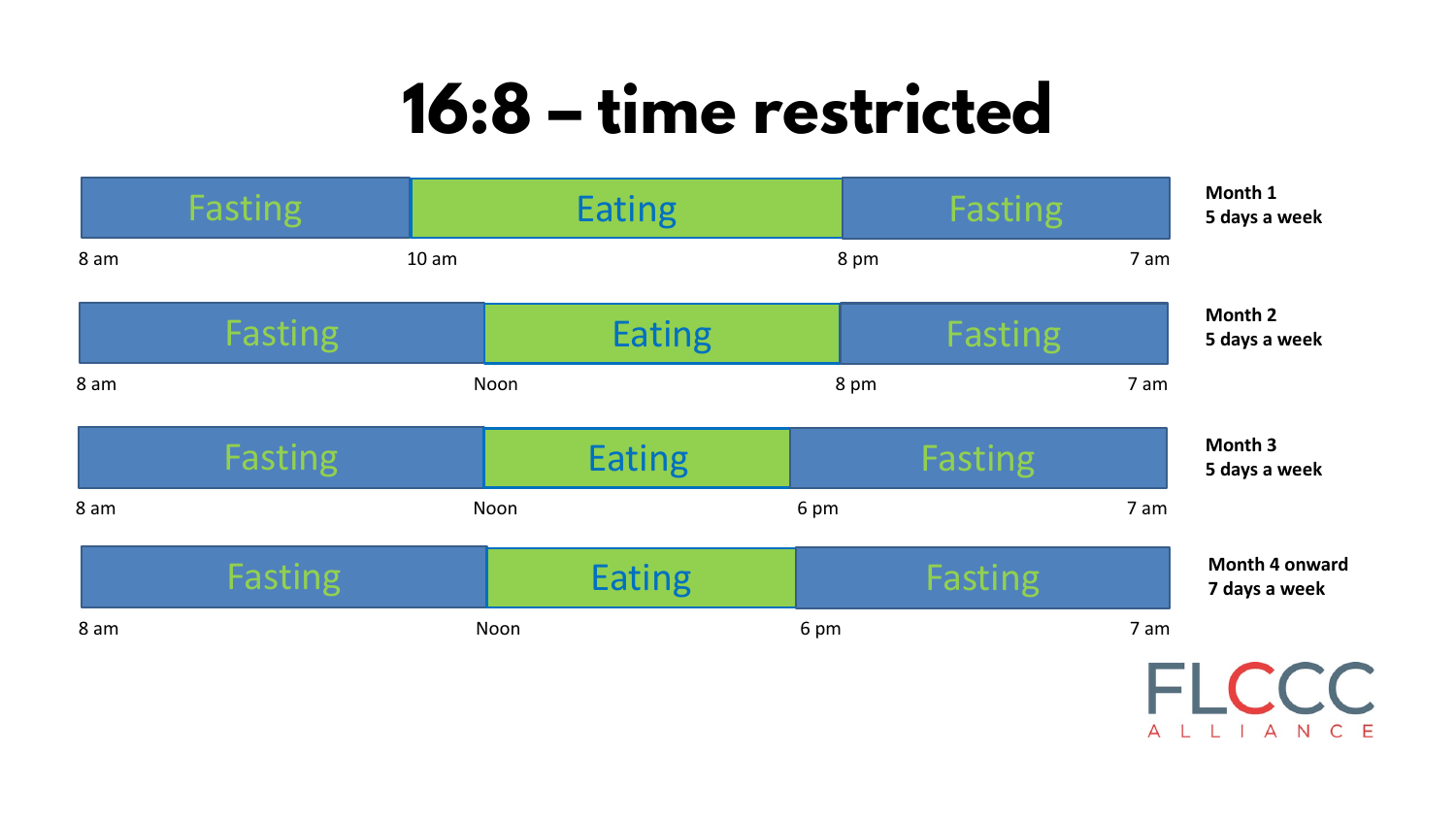### 5:2 – calorie restricted

| <b>Month 1</b>           | 1 day/week: Restrict eating to 100  |
|--------------------------|-------------------------------------|
| <b>Month 2</b>           | 2 days/week: Restrict eating to 100 |
| <b>Month 3</b>           | 2 days/week: Restrict eating to 750 |
| <b>Month 4</b><br>onward | 2 days/week: Restrict eating to 50  |

#### 0 calories

#### **0 calories**

### 0 calories

#### 0 calories